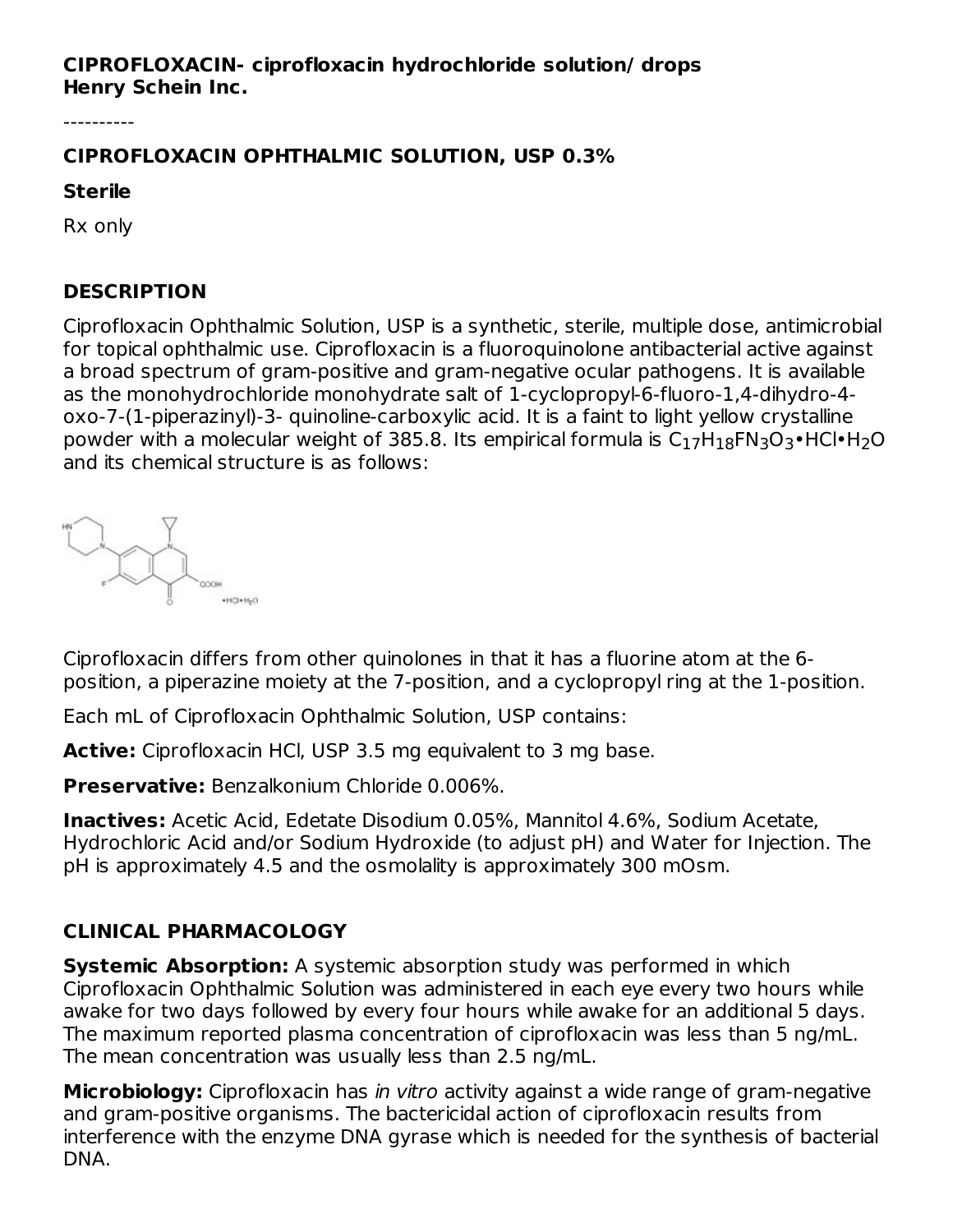Ciprofloxacin has been shown to be active against most strains of the following microorganisms both in vitro and in clinical infections (see **INDICATIONS AND USAGE**).

#### **Gram-Positive:**

Staphylococcus aureus Staphylococcus epidermidis

Streptococcus pneumoniae

Streptococcus (Viridans Group)

## **Gram-Negative:**

Haemophilus influenzae

Pseudomonas aeruginosa

Serratia marcescens

Ciprofloxacin has been shown to be active in vitro against most strains of the following organisms, however, the clinical significance of these data is unknown:

#### **Gram-Positive:**

Enterococcus faecalis (Many strains are only moderately susceptible)

Staphylococcus haemolyticus

Staphylococcus hominis

Staphylococcus saprophyticus

Streptococcus pyogenes

#### **Gram-Negative:**

| Acinetobacter calcoaceticus Escherichia coli |                            | <b>Proteus mirabilis</b> |
|----------------------------------------------|----------------------------|--------------------------|
| subsp. anitratus                             | Haemophilus ducreyi        | Proteus vulgaris         |
| Aeromonas caviae                             | Haemophilus parainfluenzae | Providencia rettgeri     |
| Aeromonas hydrophila                         | Klebsiella pneumoniae      | Providencia stuartii     |
| <b>Brucella melitensis</b>                   | Klebsiella oxytoca         | Salmonella enteritidis   |
| Campylobacter coli                           | Legionella pneumophila     | Salmonella typhi         |
| Campylobacter jejuni                         | Moraxella (Branhamella)    | Shigella sonnei          |
| Citrobacter diversus                         | catarrhalis                | Shigella flexneri        |
| Citrobacter freundii                         | Morganella morganii        | Vibrio cholerae          |
| Edwardsiella tarda                           | Neisseria gonorrhoeae      | Vibrio parahaemolyticus  |
| Enterobacter aerogenes                       | Neisseria meningitidis     | Vibrio vulnificus        |
| Enterobacter cloacae                         | Pasteurella multocida      | Yersinia enterocolitica  |

**Other Organisms:** Chlamydia trachomatis (only moderately susceptible) and Mycobacterium tuberculosis (only moderately susceptible).

Most strains of Pseudomonas cepacia and some strains of Pseudomonas maltophilia are resistant to ciprofloxacin as are most anaerobic bacteria, including Bacteroides fragilis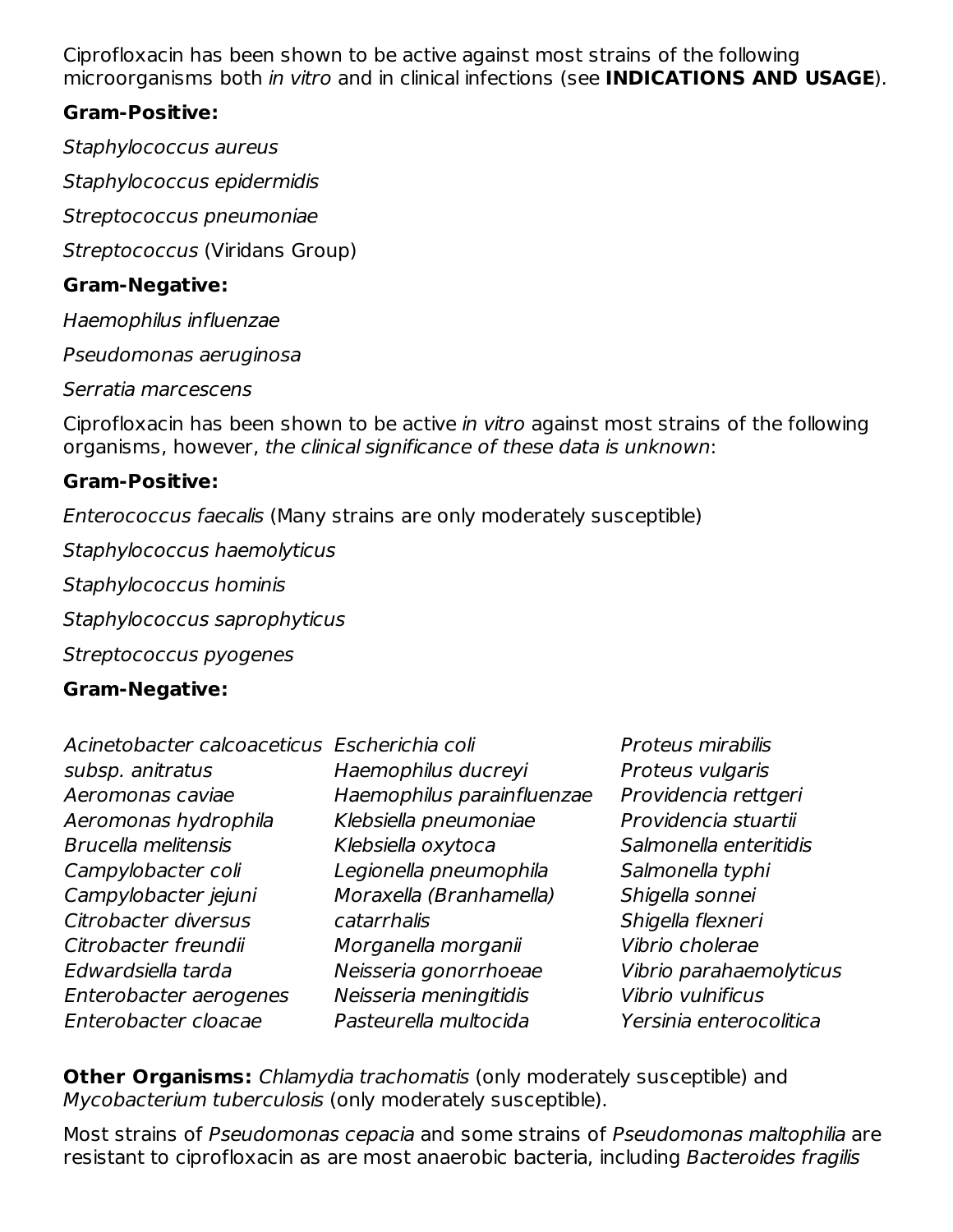and Clostridium difficile. The minimal bactericidal concentration (MBC) generally does not exceed the minimal inhibitory concentration (MIC) by more than a factor of 2. Resistance to ciprofloxacin in vitro usually develops slowly (multiple-step mutation).

Ciprofloxacin does not cross-react with other antimicrobial agents such as beta-lactams or aminoglycosides; therefore, organisms resistant to these drugs may be susceptible to ciprofloxacin.

## **Clinical Studies**

Following therapy with Ciprofloxacin Ophthalmic Solution, 76% of the patients with corneal ulcers and positive bacterial cultures were clinically cured and complete reepithelialization occurred in about 92% of the ulcers.

In 3 and 7 day multicenter clinical trials, 52% of the patients with conjunctivitis and positive conjunctival cultures were clinically cured and 70 to 80% had all causative pathogens eradicated by the end of treatment.

In a randomized, double-masked, multicenter, parallel-group clinical trial of pediatric patients with bacterial conjunctivitis, between birth and 31 days of age, patients were dosed with ciprofloxacin or another anti-infective agent. Clinical outcomes for the trial demonstrated a clinical cure rate of 80% at Day 9 and a microbiological eradication success rate of 85% at Day 9.

Please note that microbiologic eradication does not always correlate with clinical outcome in anti-infective trials.

## **INDICATIONS AND USAGE**

Ciprofloxacin Ophthalmic Solution is indicated for the treatment of infections caused by susceptible strains of the designated microorganisms in the conditions listed below:

| <b>Corneal Ulcers:</b> | Pseudomonas aeruginosa                        |  |  |  |
|------------------------|-----------------------------------------------|--|--|--|
|                        | Serratia marcescens*<br>Staphylococcus aureus |  |  |  |
|                        |                                               |  |  |  |
|                        | Staphylococcus epidermidis                    |  |  |  |
|                        | Streptococcus pneumoniae                      |  |  |  |
|                        | Streptococcus (Viridans Group)*               |  |  |  |
| <b>Conjunctivitis:</b> | Haemophilus influenzae                        |  |  |  |
|                        | Staphylococcus aureus                         |  |  |  |
|                        | Staphylococcus epidermidis                    |  |  |  |
|                        | Streptococcus pneumoniae                      |  |  |  |

\*Efficacy for this organism was studied in fewer than 10 infections.

## **CONTRAINDICATIONS**

A history of hypersensitivity to ciprofloxacin or any other component of the medication is a contraindication to its use. A history of hypersensitivity to other quinolones may also contraindicate the use of ciprofloxacin.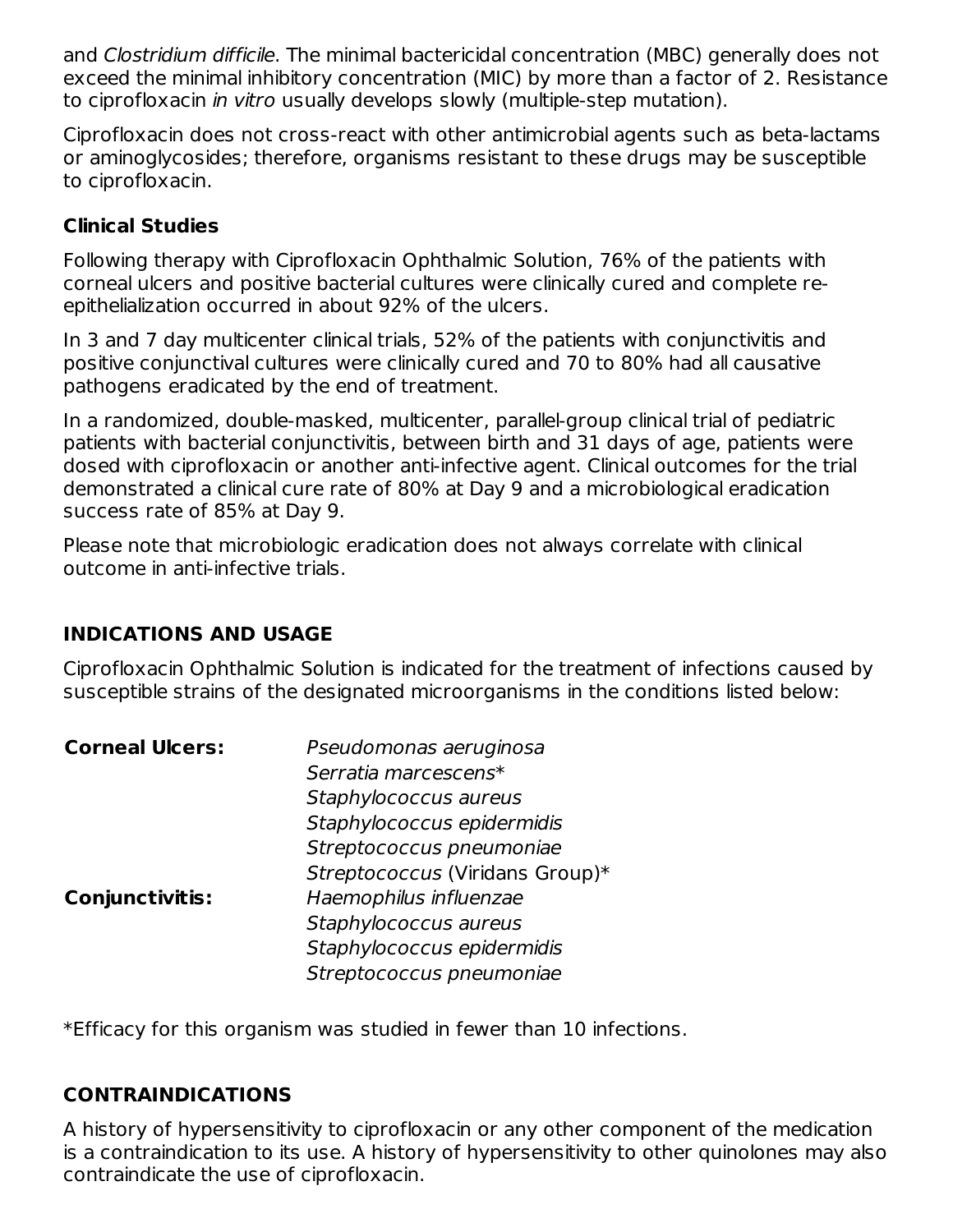## **WARNINGS**

NOT FOR INJECTION INTO THE EYE.

Serious and occasionally fatal hypersensitivity (anaphylactic) reactions, some following the first dose, have been reported in patients receiving systemic quinolone therapy. Some reactions were accompanied by cardiovascular collapse, loss of consciousness, tingling, pharyngeal or facial edema, dyspnea, urticaria, and itching. Only a few patients had a history of hypersensitivity reactions. Serious anaphylactic reactions require immediate emergency treatment with epinephrine and other resuscitation measures, including oxygen, intravenous fluids, intravenous antihistamines, corticosteroids, pressor amines and airway management, as clinically indicated.

Remove contact lenses before using.

## **PRECAUTIONS**

#### **General**

As with other antibacterial preparations, prolonged use of ciprofloxacin may result in overgrowth of nonsusceptible organisms, including fungi. If superinfection occurs, appropriate therapy should be initiated. Whenever clinical judgment dictates, the patient should be examined with the aid of magnification, such as slit lamp biomicroscopy and, where appropriate, fluorescein staining.

Ciprofloxacin should be discontinued at the first appearance of a skin rash or any other sign of hypersensitivity reaction.

In clinical studies of patients with bacterial corneal ulcer, a white crystalline precipitate located in the superficial portion of the corneal defect was observed in 35 (16.6%) of 210 patients. The onset of the precipitate was within 24 hours to 7 days after starting therapy. In one patient, the precipitate was immediately irrigated out upon its appearance. In 17 patients, resolution of the precipitate was seen in 1 to 8 days (seven within the first 24 to 72 hours), in five patients, resolution was noted in 10 to 13 days. In nine patients, exact resolution days were unavailable; however, at follow-up examinations, 18 to 44 days after onset of the event, complete resolution of the precipitate was noted. In three patients, outcome information was unavailable. The precipitate did not preclude continued use of ciprofloxacin, nor did it adversely affect the clinical course of the ulcer or visual outcome (see **ADVERSE REACTIONS**).

## **Information for Patients**

Do not touch dropper tip to any surface, as this may contaminate the solution.

## **Drug Interactions**

Specific drug interaction studies have not been conducted with ophthalmic ciprofloxacin. However, the systemic administration of some quinolones has been shown to elevate plasma concentrations of theophylline, interfere with the metabolism of caffeine, enhance the effects of the oral anticoagulant, warfarin, and its derivatives and has been associated with transient elevations in serum creatinine in patients receiving cyclosporine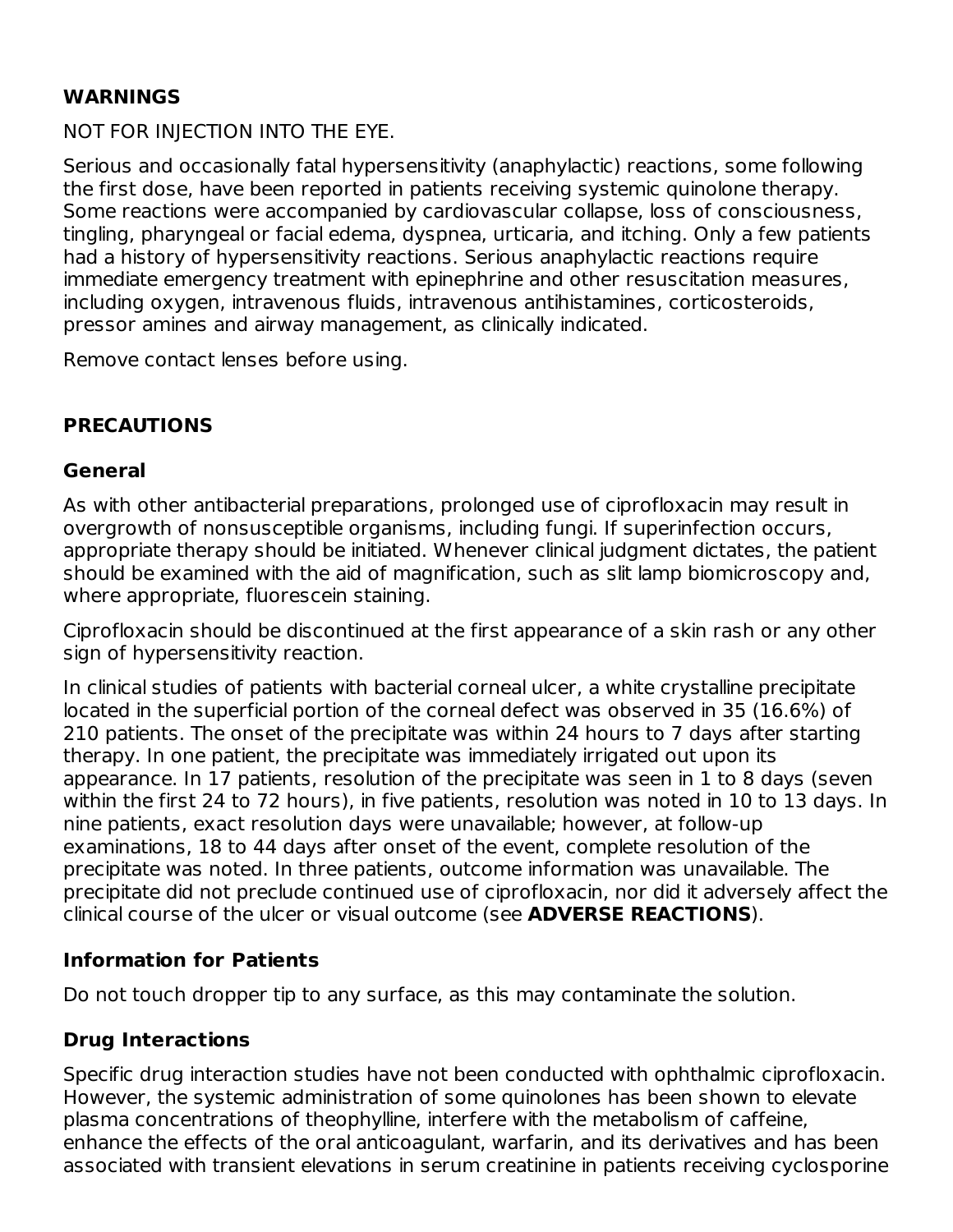concomitantly.

#### **Carcinogenesis, Mutagenesis, Impairment of Fertility**

Eight in vitro mutagenicity tests have been conducted with ciprofloxacin and the test results are listed below:

Salmonella/Microsome Test (Negative) E. coli DNA Repair Assay (Negative) Mouse Lymphoma Cell Forward Mutation Assay (Positive) Chinese Hamster V79 Cell HGPRT Test (Negative) Syrian Hamster Embryo Cell Transformation Assay (Negative) Saccharomyces cerevisiae Point Mutation Assay (Negative) Saccharomyces cerevisiae Mitotic Crossover and Gene Conversion Assay (Negative) Rat Hepatocyte DNA Repair Assay (Positive)

Thus, two of the eight tests were positive, but the results of the following three in vivo test systems gave negative results:

Rat Hepatocyte DNA Repair Assay Micronucleus Test (Mice) Dominant Lethal Test (Mice)

Long term carcinogenicity studies in mice and rats have been completed. After daily oral dosing for up to two years, there is no evidence that ciprofloxacin had any carcinogenic or tumorigenic effects in these species.

## **Pregnancy – Pregnancy Category C**

Reproduction studies have been performed in rats and mice at doses up to six times the usual daily human oral dose and have revealed no evidence of impaired fertility or harm to the fetus due to ciprofloxacin. In rabbits, as with most antimicrobial agents, ciprofloxacin (30 and 100 mg/kg orally) produced gastrointestinal disturbances resulting in maternal weight loss and an increased incidence of abortion. No teratogenicity was observed at either dose. After intravenous administration, at doses up to 20 mg/kg, no maternal toxicity was produced and no embryotoxicity or teratogenicity was observed. There are no adequate and well controlled studies in pregnant women. Ciprofloxacin Ophthalmic Solution should be used during pregnancy only if the potential benefit justifies the potential risk to the fetus.

#### **Nursing Mothers**

It is not known whether topically applied ciprofloxacin is excreted in human milk; however, it is known that orally administered ciprofloxacin is excreted in the milk of lactating rats and oral ciprofloxacin has been reported in human breast milk after a single 500 mg dose. Caution should be exercised when Ciprofloxacin Ophthalmic Solution is administered to a nursing mother.

#### **Pediatric Use**

Safety and effectiveness of Ciprofloxacin Ophthalmic Solution have been established in all ages. Use of ciprofloxacin is supported by evidence from adequate and well controlled studies of ciprofloxacin in adults, children and neonates (see **Clinical Studies**).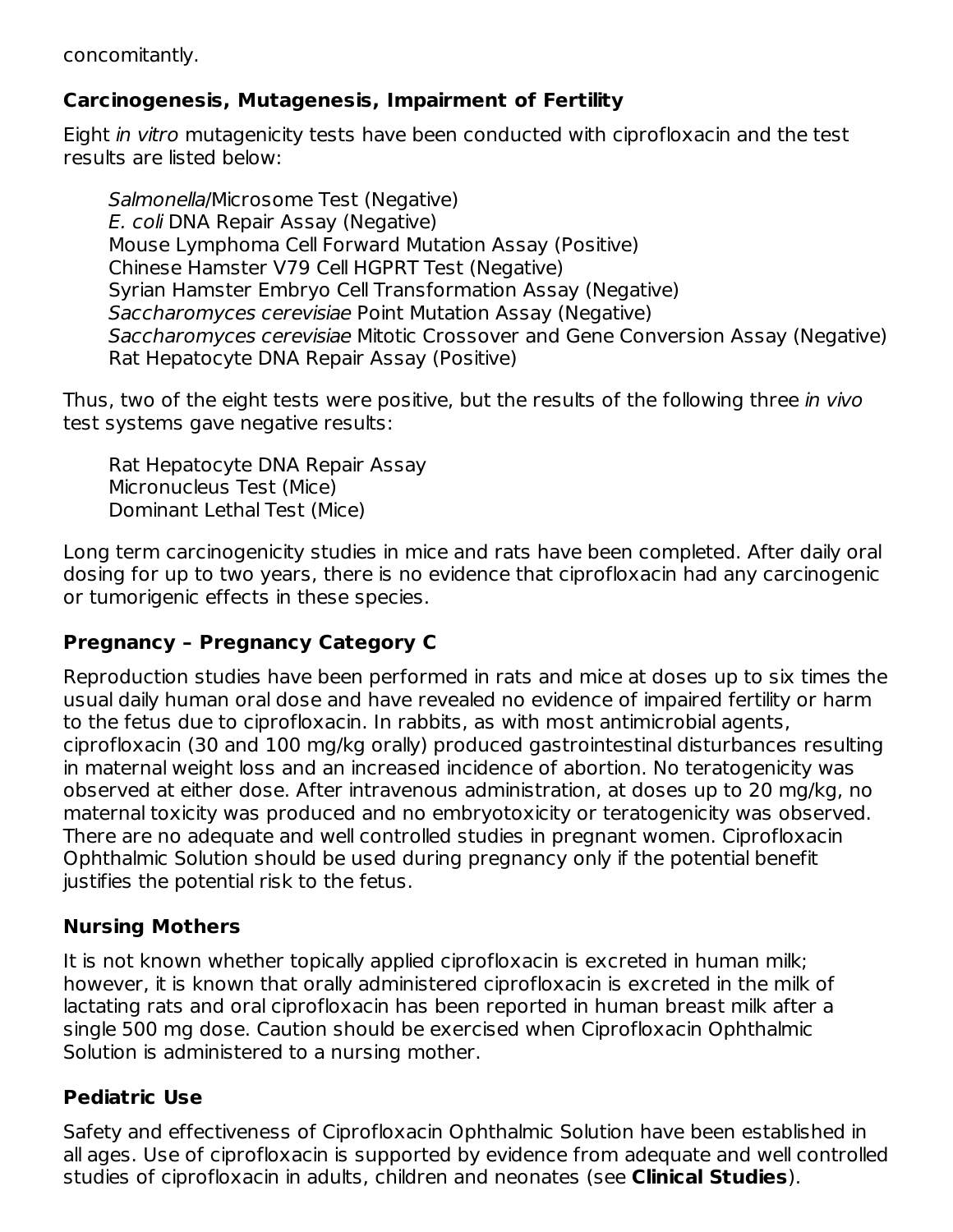Although ciprofloxacin and other quinolones cause arthropathy in immature animals after oral administration, topical ocular administration of ciprofloxacin to immature animals did not cause any arthropathy and there is no evidence that the ophthalmic dosage form has any effect on the weight bearing joints.

## **Geriatric Use**

No overall differences in safety or effectiveness have been observed between elderly and younger patients.

# **ADVERSE REACTIONS**

The most frequently reported drug related adverse reaction was local burning or discomfort. In corneal ulcer studies with frequent administration of the drug, white crystalline precipitates were seen in approximately 17% of patients (see **PRECAUTIONS**). Other reactions occurring in less than 10% of patients included lid margin crusting, crystals/scales, foreign body sensation, itching, conjunctival hyperemia and a bad taste following instillation. Additional events occurring in less than 1% of patients included corneal staining, keratopathy/keratitis, allergic reactions, lid edema, tearing, photophobia, corneal infiltrates, nausea and decreased vision.

# **OVERDOSAGE**

A topical overdose of Ciprofloxacin Ophthalmic Solution may be flushed from the eye(s) with warm tap water.

# **DOSAGE AND ADMINISTRATION**

# **Corneal Ulcers**

The recommended dosage regimen for the treatment of **corneal ulcers** is two drops into the affected eye every 15 minutes for the first six hours and then two drops into the affected eye every 30 minutes for the remainder of the first day. On the second day, instill two drops in the affected eye hourly. On the third through the fourteenth day, place two drops in the affected eye every four hours. Treatment may be continued after 14 days if corneal re-epithelialization has not occurred.

# **Bacterial Conjunctivitis**

The recommended dosage regimen for the treatment of **bacterial conjunctivitis** is one or two drops instilled into the conjunctival sac(s) every two hours while awake for two days and one or two drops every four hours while awake for the next five days.

# **HOW SUPPLIED**

As a sterile ophthalmic solution: 5 mL in white opaque plastic dropper bottles.

## 5 mL - **NDC** 0404-7187-01

**STORAGE:** Store at 20° to 25°C (68° to 77°F) [see USP Controlled Room Temperature].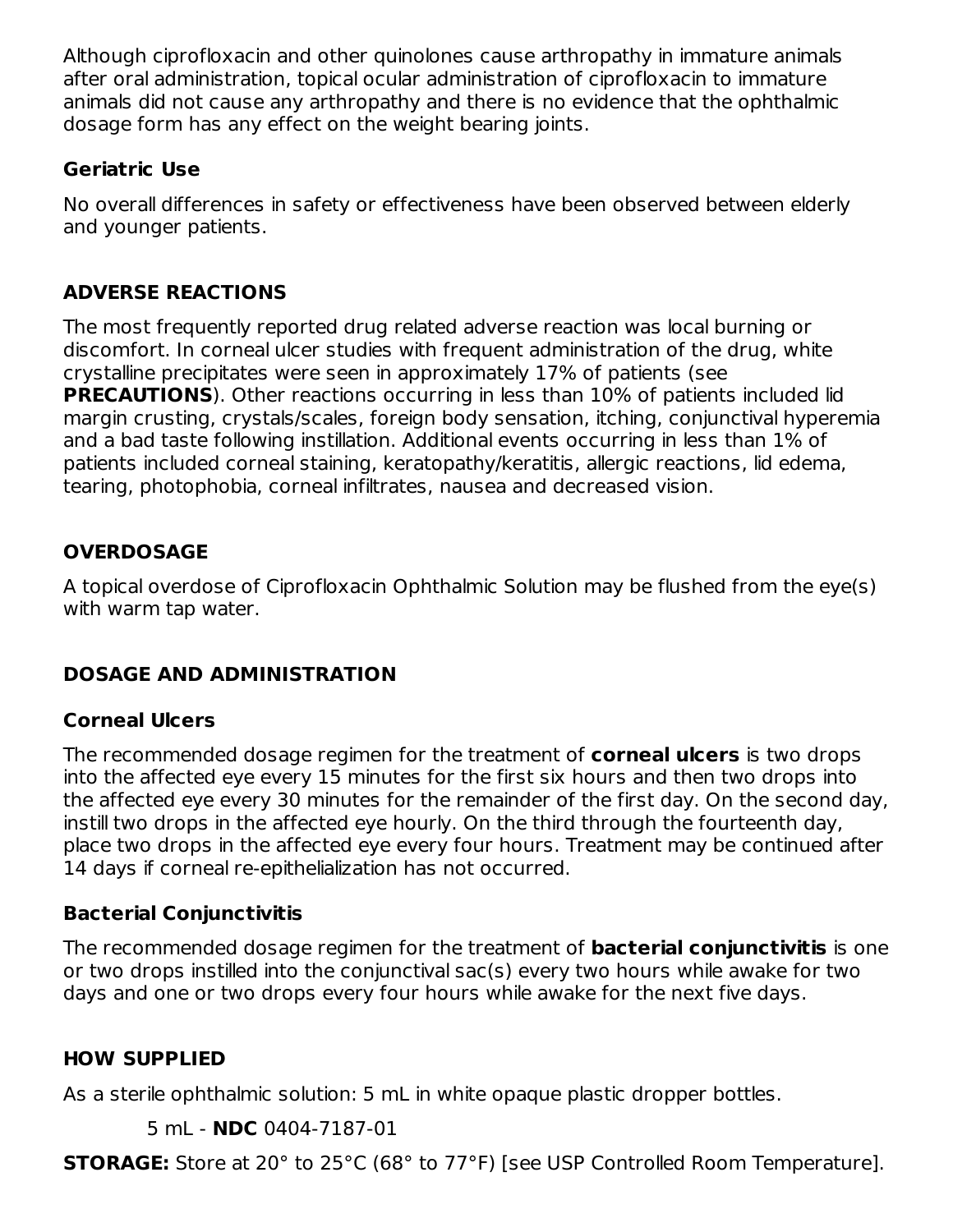Protect from light.

#### **ANIMAL PHARMACOLOGY**

Ciprofloxacin and related drugs have been shown to cause arthropathy in immature animals of most species tested following oral administration. However, a one-month topical ocular study using immature Beagle dogs did not demonstrate any articular lesions.

Distributed by (in US only): **HENRY SCHEIN INC.** 135 DURYEA ROAD MELVILLE, NY 11747 USA BCX00N Rev. 04/17

Principal Display Panel Text for Container Label:

HENRY SCHEIN Logo

NDC 0404-7187-01

112-7187

CIPROFLOXACIN

OPHTHALMIC

SOLUTION, USP

0.3%

FOR USE IN THE EYES ONLY



Principal Display Panel Text for Carton Label: HENRY SCHEIN Logo NDC 0404-7187-01 112-7187 CIPROFLOXACIN OPHTHALMIC SOLUTION, USP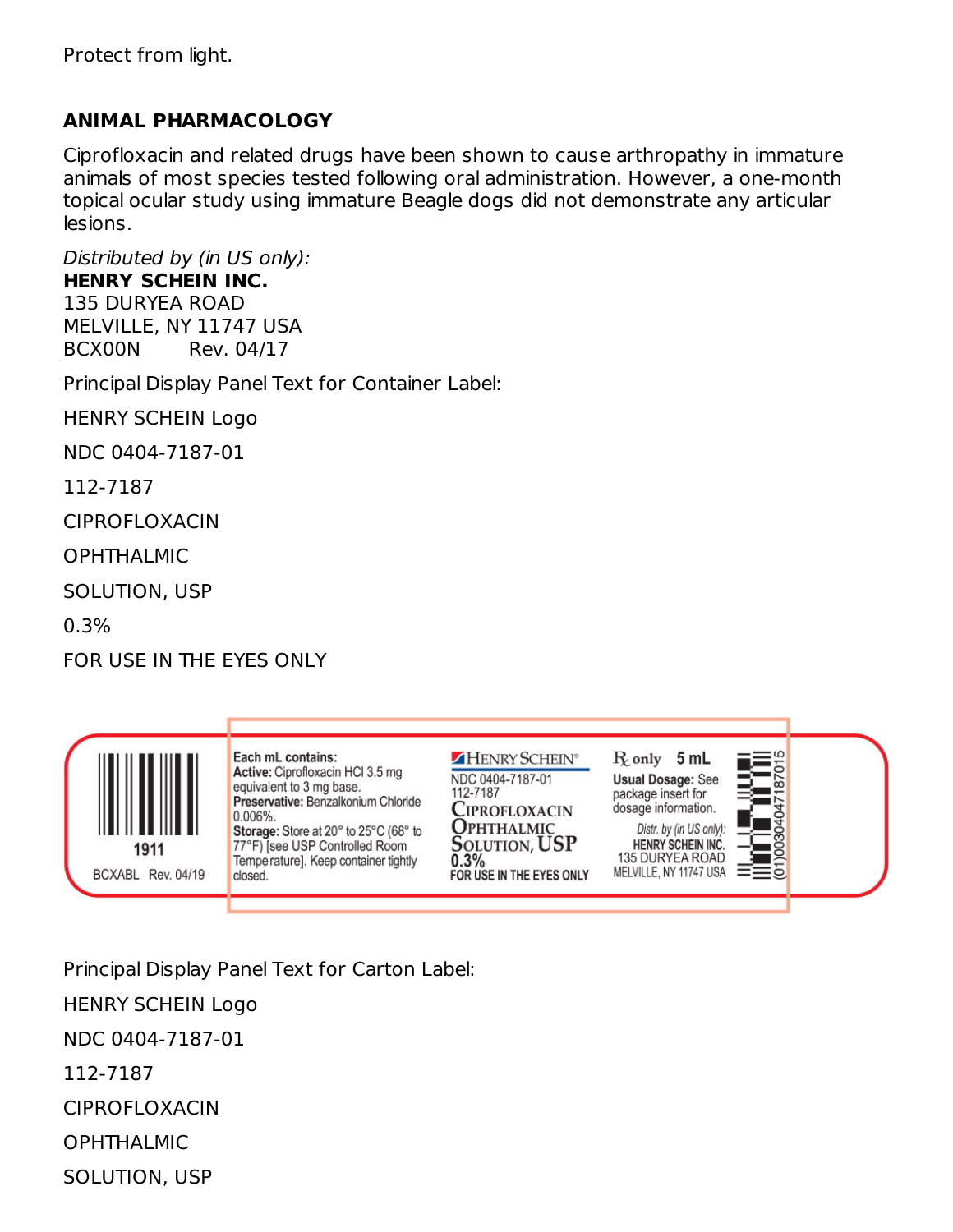#### 0.3%

(Ciprofloxacin HCl)

0.3% as Base

FOR USE IN THE EYES ONLY

Rx only 5 mL



# **CIPROFLOXACIN**

ciprofloxacin hydrochloride solution/ drops